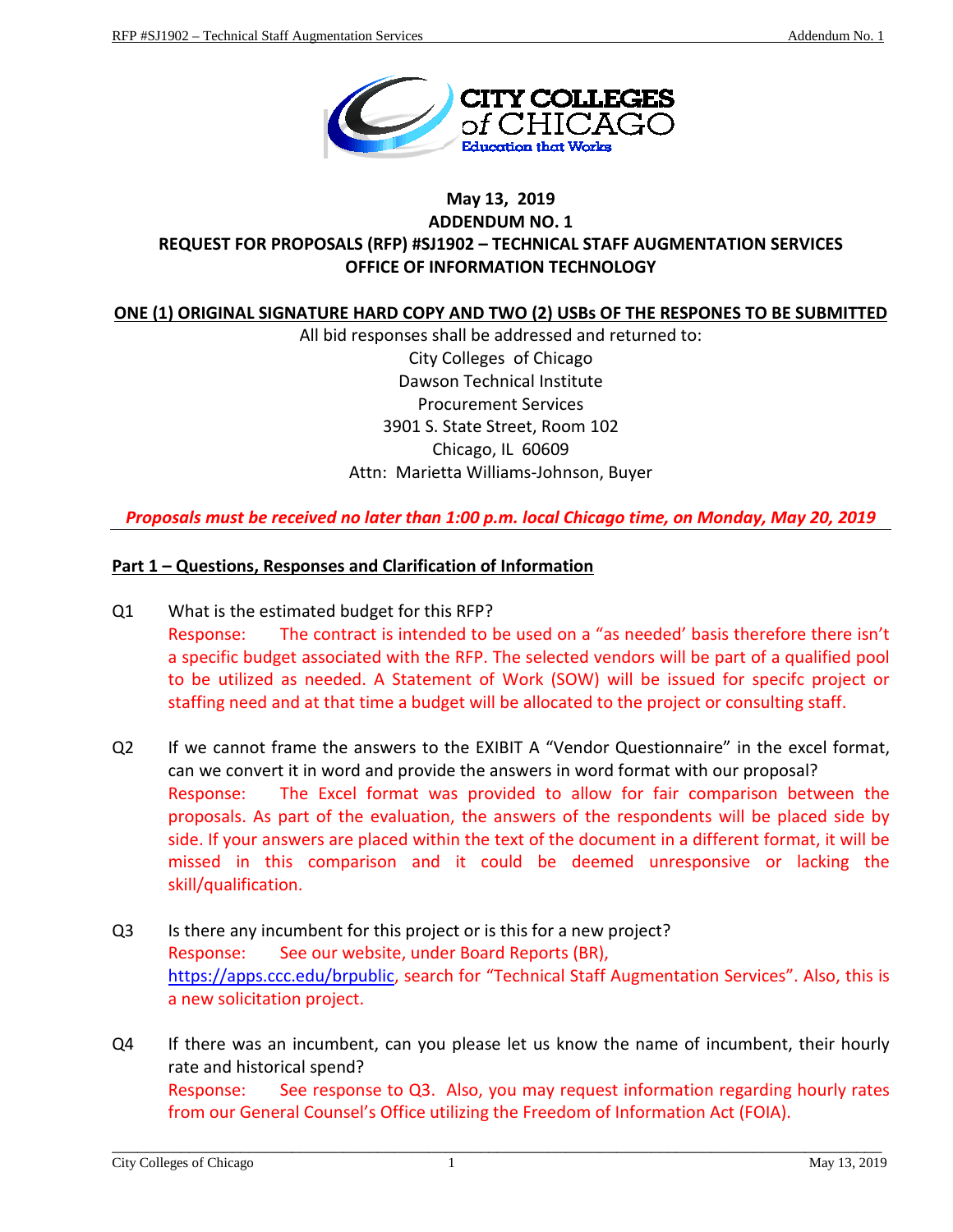- Q5 The RFP states that pricing will be considered for evaluation and we are required to provide hourly rates. Can you please let us know how pricing will be evaluated and how we can score highest possible points? Response: Evaluation weighs are not available.
- Q6 What 3 categories does the scope of work cover? Response: See RFP document Page 4, A. Intent: Staff Augmentation, Project Implementation and Managed Services. The respondents may address one, two, or all categories – responding to just one category will not disqualify the respondent.
- Q7 Is CCC looking for specific management services? Response: Not at this time.
- Q8 Similar to the past, will successful vendors be pooled by category? Response: No. All vendors will be part of one pool.
- Q9 Is there a minimum number of employees for the responders? Response: No. We encourage and support our local small businesses to participate directly or as a joint venture.
- Q10 We are MBE certified and this is the first time we are going through a bid process. Is there a website, link or data that I can get my hands on where it shows prior incumbents bids? I am looking specifically for hourly rates on each service. I want to make sure we submit a competitive quote and wanted to see if that data was available. Response: You will need to email a request to our General Cousel's Office, [gencounseloffice@ccc.edu,](mailto:gencounseloffice@ccc.edu) utilizing the Freedom of Information Act (FOIA).
- Q11 Would project implementations be on-site? Response: This will be determined on a case by case basis depending on the scope of work and nature of the services provided. However, most of our project implementations are onsite.
- Q12 If we are submitting our response to multiple categories ( for instance Staff Augmentation and Project Implementation ) would you expect us to provide one set of rates ? Sometimes rates differs in staff augmentation and project implementation, how would you like us to address this?

Response: If multiple rates apply, please be very specific as to what category you are responding and include the rates associated with that category.

Q13 If we are submitting to multiple categories (for instance – Staff Augmentation and Project Implementation) would you expect us to address all of this under one statement of qualifications or would like us to provide it separately? Response: Please include under one statement. If there are sections where response is very different from one category to another, please include as separate paragraphs under the same response: e.g., For project implementation, our resource rate is \$120 and for managed services is \$76.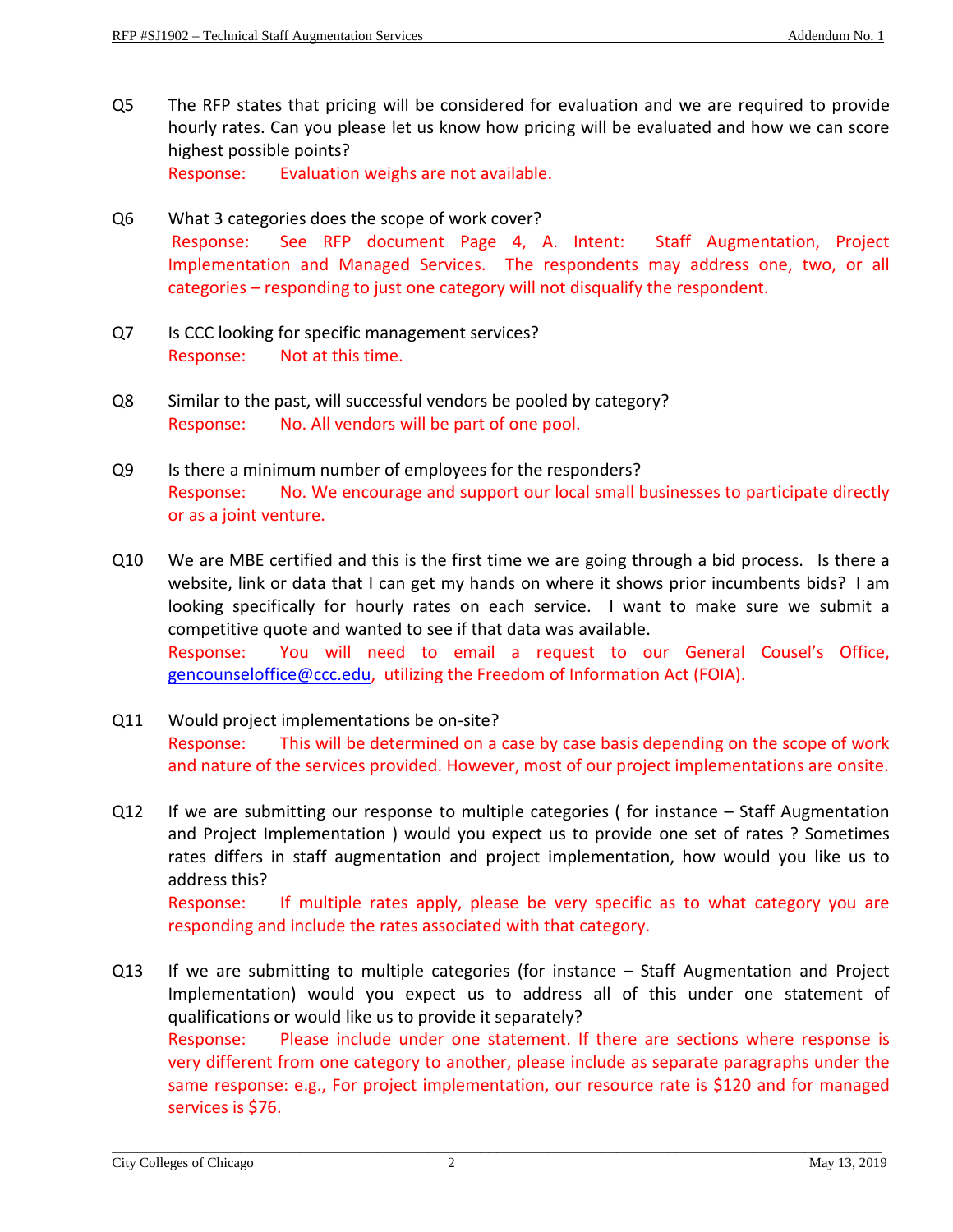- Q14 There are no questions pertaining to staff augmentation in the Infrastructure worksheet. Would Infrastructure not be a part of staff augmentation? Response: Infrastructure is part of the staff augmentation. The *Vendor Questionnaire – General Questions* addresses all IT areas: Web Services, Academic Technologies, Information Security, Applications Support, Application Development, Infrastructure, Business Intelligence and Data Analytics. The questions in the *Vendor Questionnaire – Infrastructure* addresses questions that specifically apply to that IT domain in addition to the questions that apply to everything.
- Q15 Can we submit a rate range for each position given in Exhibit A? Do we need to define/provide details for the levels - Senior, Mid-level, and Junior resource? Response: If applicable, please provide concise summary for the resource levels. We would prefer that you include a set rate rather than a range. Where a range is provided, the top rate will be used for comparison with other respondents.
- Q16 Do we have to provide a separate Executive Summary in addition to the Section VII Executive Summary Form? Response: Per page 7, Section B – Contents of Response, Subsection 2, Executive Summary and Executive Summary Sheet, both documents are required as part of the RFP submittal.
- Q17 Are we required to print the whole Exhibit A and submit with the proposal? Or are we required to submit the Exhibit A in the USBs, without submitting it separately with hard copy proposal? Response: It is required that you submit a hard copy set of Exhibit A with your hard copy proposal and submit your response to Exhibit A on the USBs in Excel and pdf versions.
- Q18 Can we use City Colleges of Chicago as one of our References and as past performance? Response: No, please use other higher educational institutions where you've provided similar services that you're proposing.
- Q19 Can the due date be extended Response: Unfortunately at this time, we're unable to extend the due date due to internal deadlines.
- Q20 If we are a MBE certified firm, do we have to only complete Schedule C1 for the WBE set aside? Response: Instructions are outlined in Appendix 1 Section 6 H:MBE/WBE Controlled firms. In short, Proposer submits Schedule A, Schedule C and Schedule C-1 unless Joint Venture.
- Q21 If I am a MBE in the process of applying for certification can I receive credit at submission? Response: You must be certified at the time of submission for credit. Certification from out-of-state governmental agencies will be reviewed cased by case.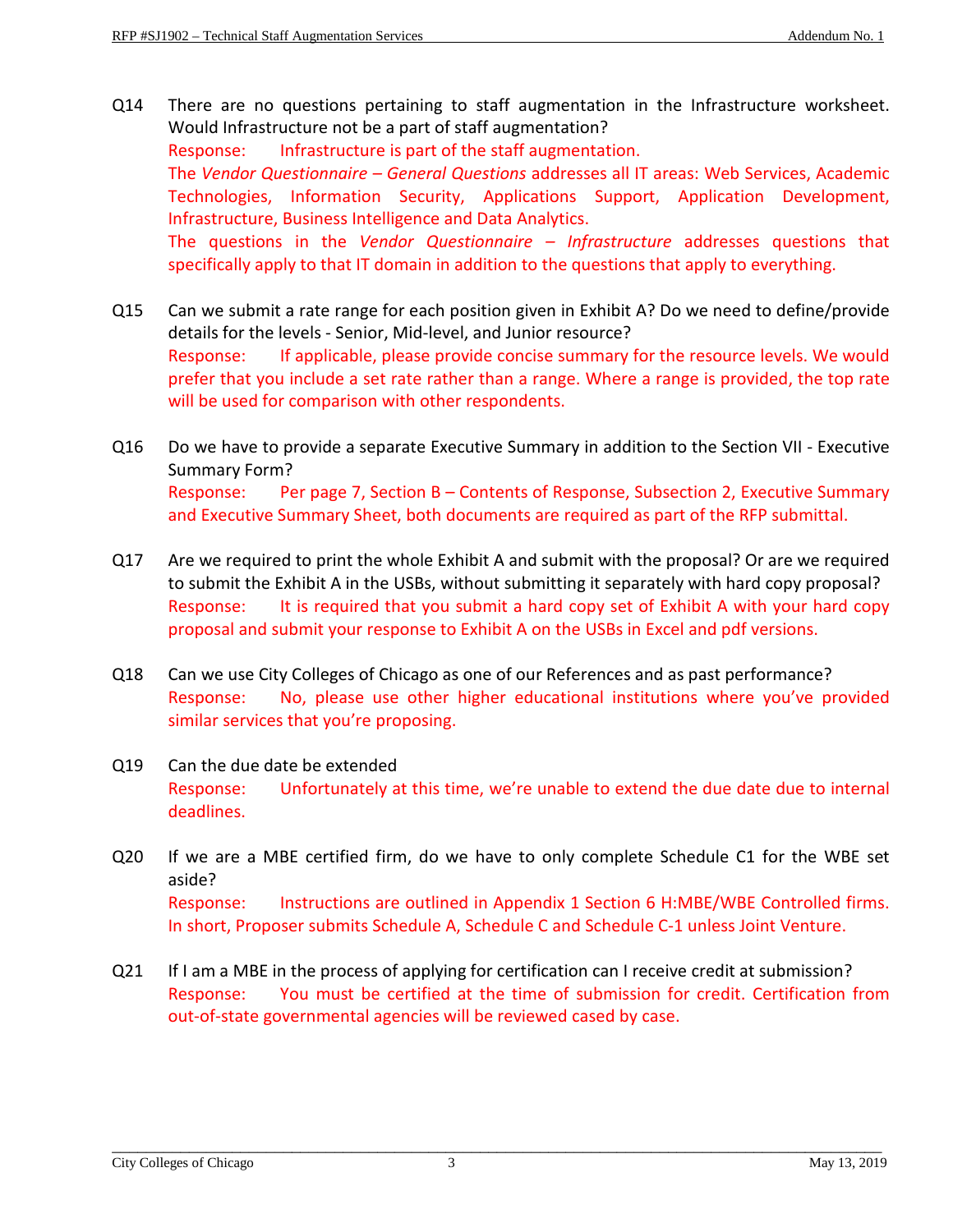- Q22 Will CCC consider certifications from agencies outside of Chicago? Response: WBENC is a national WBE certification agency as well as the National Minority Supplier Development Council a national MBE certifying agency.
- Q23 While there were M/WBE companies in attendance at the pre-proposal meeting, is there a link that you can provide in order for us to seek out more companies in case they are needed? Response: The City of Chicago has a directory of certified M/WBE vendors. The link is as follows:<https://www.chicago.gov/city/en/depts/dps.html>
- Q24 We are a City of Chicago certified MWBE vendor. Can we self-fulfill both the MBE and WBE goals required for this RFP? Response: No, See Appendix 1 Section 6G: Counting Total Dollar value Awarded to Certified MBEs/WBEs. The total dollar value can only be credited to one of the respective certification statuses.
- Q25 Will CCC be willing to accept the following insurance limits?
	- o Commercial Liability Insurance (Primary and Umbrella) \$4,000,000.00 instead of \$5,000,000.00
	- o Professional Liability \$3,000,000.00 instead of \$5,000,000.00

Response: Given the Nature, Scope and Value of the proposed Procurement Opportunity the suggested Insurance Requirements shall remain as published. Should a Vendor wish to submit a Proposal at Policy Limits beneath the requirements, such action is acceptable. However, if the Vendor is afforded the Award, compliance with the Policies and Limits is required.

# **Part 2 – Modification to the RFP document**

#### **Item No. 1 – Currently reads and delete item from Section VI – Evaluation Criteria:**

#### **DELETE 5. Reference**

- **a. CCC Experience Preference (reference, history of performance at CCC)**
- b. **Non-CCC References**

#### **Item No. 2 – Currently reads – Section III –Submittal Requirements – 7. References**

7. References

Proposers are required to provide at least three (3) references, one per firm, from projects and areas of responsibility similar to those the Respondent desires to provide herein.

Please include contact persons' names, mailing addresses, telephone and fax numbers and email addresses. Please complete Page One of the Reference Questionnaire (Attachment B), include a brief detail of services provided and submit form with your proposal. City Colleges will email the form and questions to the references included in your submittal. Please inform your references that they will be contacted by CCC

\_\_\_\_\_\_\_\_\_\_\_\_\_\_\_\_\_\_\_\_\_\_\_\_\_\_\_\_\_\_\_\_\_\_\_\_\_\_\_\_\_\_\_\_\_\_\_\_\_\_\_\_\_\_\_\_\_\_\_\_\_\_\_\_\_\_\_\_\_\_\_\_\_\_\_\_\_\_\_\_\_\_\_\_\_\_\_\_\_\_